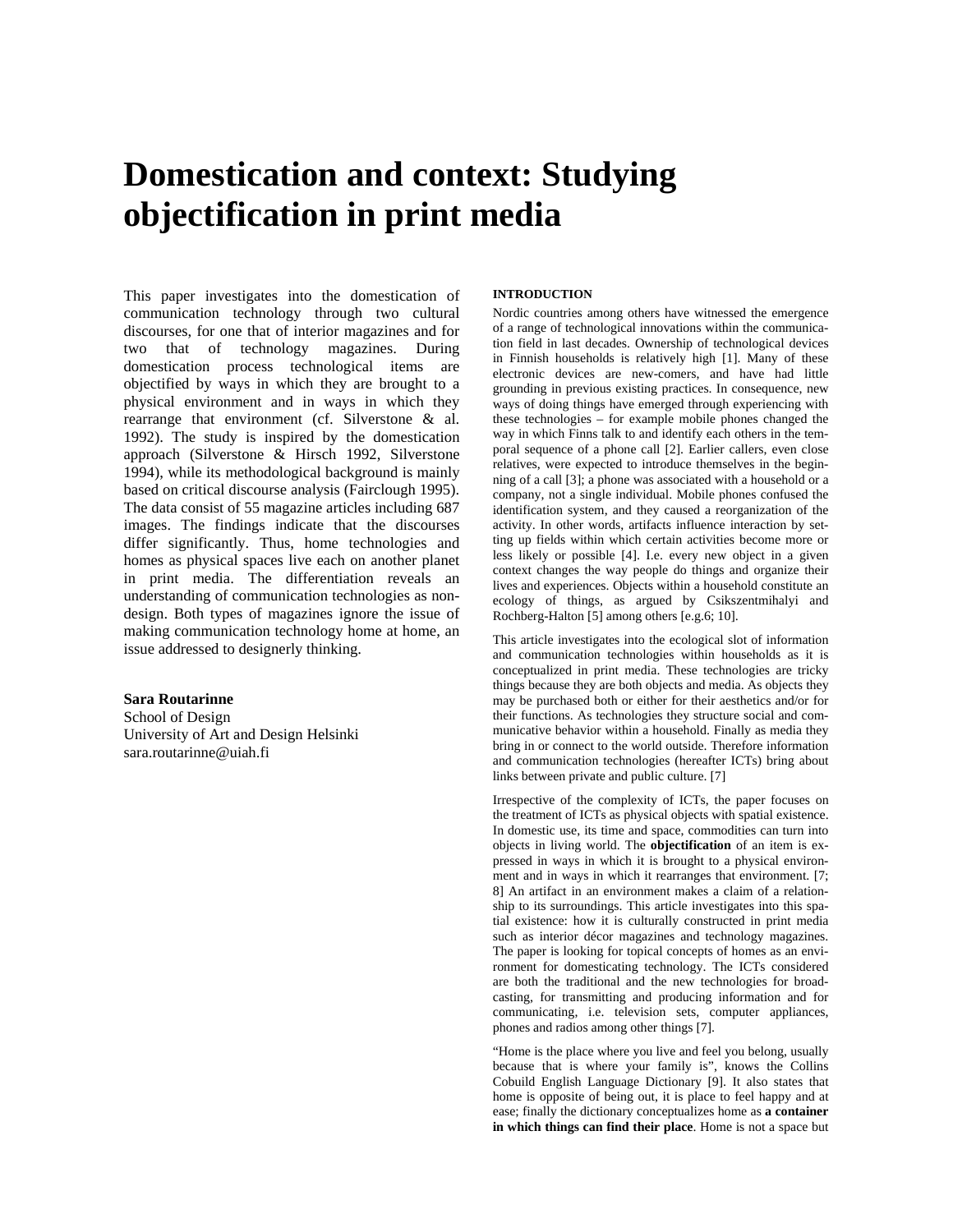a place created by practical and emotional commitment [11: 26]. It is realized both in practices and in the spatial organization including artifacts, the latter being considered in this article. As we all know there are things that cannot make home at home. You don't make cars home at home but your home may take a bicycle as a tenant; a bed has every right to be domesticated at home but not in an office. Obviously, the world of artifacts could be classified on the basis of whether an object cannot, it possibly could or ordinarily does find home at home. Artifacts vary in value in the process of turning spaces into meaningful homey places. A decoration magazine opens a window to these categories because it aims at promoting new ideas of living while its designs have to acknowledge the market forces of a consumer audience [12].

Yet another aspect of home is that it is a private place. Theoretically, a household can make its own decisions e.g. whether to house a bicycle. Empirically however, a home does not exist in a vacuum but lies in an intersection of a surrounding community, its history and culture, time and place. It is not only for a household to decide how to construct a home, and individual homes within a cultural frame look more or less the same (i.e. we all have chairs). This becomes evident in breaching the norms: you can decide to live without a couch, but if you have no kitchen table or bed when a health visitor calls for a new born baby, the anomaly of furnishing can lead to an authority intervention. Domestication approach aims at understanding the nature and relationship between private households and public worlds. [7; also 13] Because homes are not only private spaces but ubiquitously cultural constructs [12; 13; 14], it makes sense to look at magazines representing these concepts. The viewpoint is further motivated by the fast growing circulation of the studied magazine types in Finland [15].

The exploration belongs to a series in an ongoing project "Industrial design and domestication of technology" funded by the Academy of Finland. It aims at understanding the life-cycle of designed technological commodities and the process of domesticating them into objects incorporated in social practices.

## **DATA**

The primary data consist of issues of Finnish interior décor magazines, Avotakka 'Open Fireplace', and technology magazines, MikroBitti 'Micro Bit'. The magazines were chosen, firstly, on the basis of their circulation. They represent print media that achieve the biggest audience in their series. Secondly, a mass market consumer magazine allows for an analysis how an understanding of ICTs and their context is constructed in a given cultural setting [cf. 16; 17; 18]. In the data, the object of investigation is the objectification of ICTs, including television sets, VCRs and DVD-players, computer appliances, user interfaces, phones, faxes, copying machines among others.

## **Collection of articles on decoration**

The data from Avotakka decoration magazine consist of 14 issues from March 2003 to April 2004. Avotakka is a mass market consumer magazine for interior design. It has been published since the late 1960s which makes it the oldest and best survivor in its series. In the beginning of 1990s Avotakka's circulation decreased along with the economic depression, but from the mid 1990s it has increased to the circulation of roughly 100 000 (figure 1) [15]. Circulation figures of Avotakka have more than doubled between the lowest (1994) and studied year 2003. The estimates place the readership of Avotakka at almost 10 percent of the entire population in Finland [19].



**Figure 1. Circulation of Avotakka [15].** 

At the same time, new titles on interior design have started to publish almost every year; the combined circulation of decorating magazines in 2003 being more than six times the circulation of the early 1990s when Avotakka was the one and only decoration magazine for consumers. (Figure 2. [15], [12])



**Figure 2. Combined circulation of magazines on decoration divided by the increase of titles Avotakka [15].** 

The figures suggest that interior décor magazines may take up an important place in consumer culture. In a way they reflect "a contemporary obsession with the materiality of 'home' in the form of privatized lifestyle of the domestic house(hold)" [20]. In the 1960s their raison d'être was seen educational by the publishing community of professionals [12], and according to two Avotakka editors interviewed [21], they still provide a way for aesthetic education and promotion of designed objects.

An issue of Avotakka (AT) consists of edited materials such as editorials, features, departments, columns, marketplaces [12]; in addition to them there are advertisements that are apparently designed to fit into the context. The borders between the edited and advertising materials are vague [16: 35]. In this study, a subset of features will be observed, one that is published under the heading "Beautiful homes".<sup>1</sup> In these articles homes somebody lives in are displayed to the audience. This subset of features was chosen on the basis of the claim that they present real homes, although the notion of a real home is far from straightforward, a point to be dealt with below in section Theoretical framework. The data consist of 26 articles including 266 images.

# **Technology magazine data**

 $\overline{a}$ 

 $<sup>1</sup>$  In Finnish "Kauniit kodit"</sup>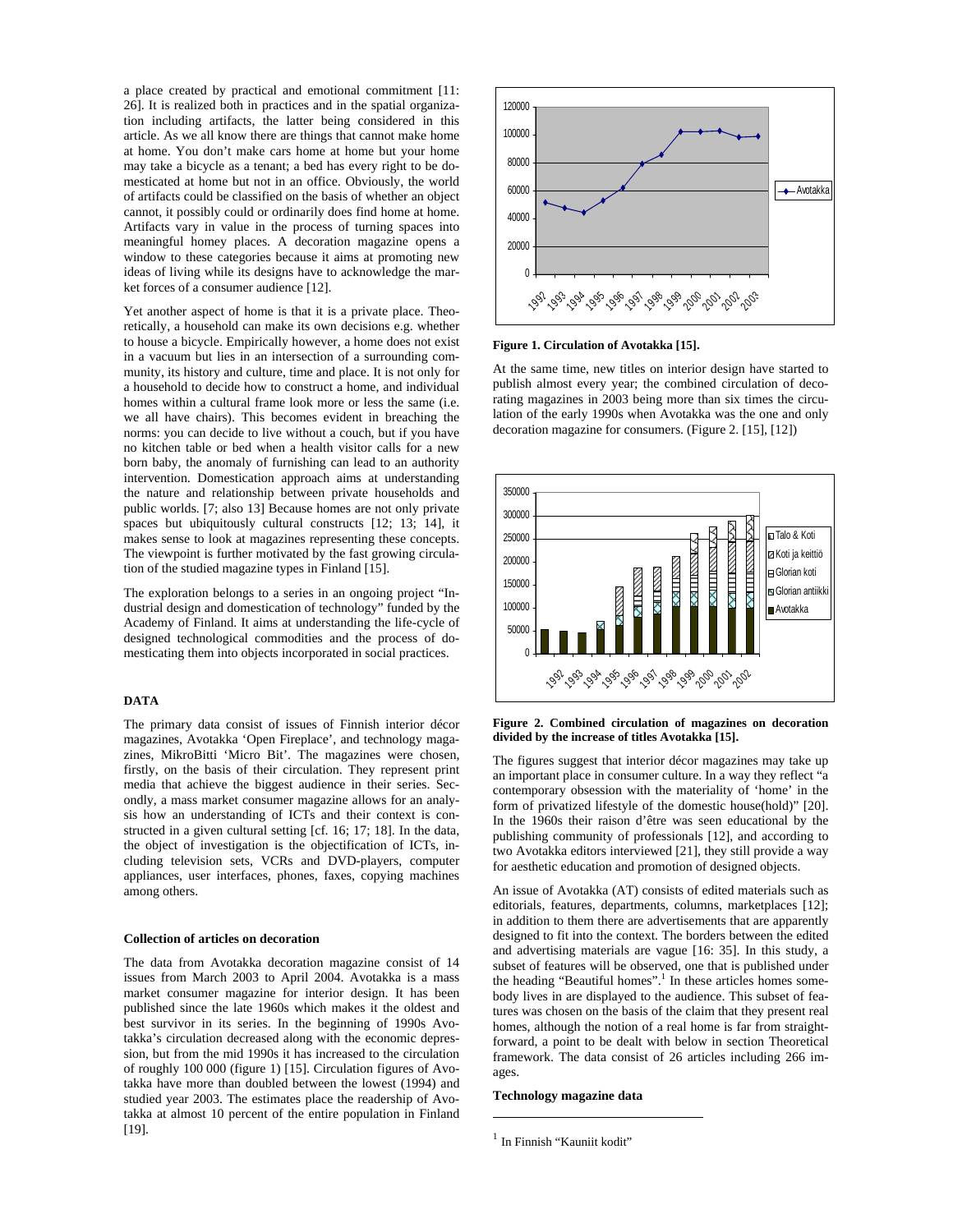The domestication of ICTs was the starting point to scrutinize such cultural artifacts as decoration magazines in this study. Since the representations of electronic media turned out problematic in decoration magazines as will be shown in section "Creating premises…" (below), MikroBitti magazine was chosen to challenge them. MikroBitti (MB) is a hobby magazine promoting information and computing technology. It is published since 1984. The concept is very different from that of a decoration magazine, and the materials are used in order to counter and deconstruct what seems natural in a decoration magazine. However, it must be admitted that it does not deliver an ideal collection on ICTs because it is biased toward computer appliances and user interfaces.

The data of MikroBitti consist of 3 issues of the magazine from 2003. In MB materials all articles were included making a collection of 30 features including 421 images, whereas editorials, departments, columns and small news items were excluded. Within its series of magazines MikroBitti is a leader in circulation with an almost tripled increase between 1992- 2003 (Figure 3).



**Figure 3. Circulation of MikroBitti 1992-2003 [15].** 

An increase in the number of titles evidenced in the field of decoration magazines has not taken place in the field of technology magazines. Moreover, even if the circulation figures of Avotakka and MikroBitti are quite similar, close to 100 000 in 2003, MikroBitti loses for Avotakka in reader estimates with its 324 000 estimated readers against Avotakka's 555 000 [19]. The difference in reader estimates is probably due to the 80 % male dominance in the readership of MikroBitti, a problem the magazine has been unable to solve [22].

# **THEORETICAL FRAMEWORK**

The enterprise adopted here is eclectic with its objectives on exploring into the cultural realizations of home ICTs. It is inspired by the domestication approach [7; 8; 11]; whereas critical discourse analysis provides for central methodological tools [16; 23-26].

Domestication approach, as articulated by Silverstone et al. [7], emphasizes the importance of materiality to a social theory. Even if it has been much ignored, social life is both constructed and conducted with, and in contact with, material objects, i.e. varieties of artifacts facilitate sociability. This is a view different from the theories that emphasize symbolic values of artifacts. Another aspect of importance is the procession character in domestication which is described with metaphors such as CAREER or BIOGRAPHY. The approach lifts focus from

production and marketing of commodities to the use and practices later in the life-cycle of a given object.

Silverstone et al. [7; 8] describe objectification as one of four facets in a domestication process, the remaining phases being appropriation, incorporation and conversion. The term objectification refers to the ways in which the environment is constructed. The artifacts participate in constructing spatial differentiation in terms of privacy, age and gender which in turn affects the geography of a home [7: 22-23], where any novel artifact affects the ecological system of practices [5; 6].

The idea of windowing culture and domestication through popular magazines is not original but a tested approach [12], [16-18]. Yet the critical issue is how the relationship between the world people live in and the world represented in a medium is interpreted. In this paper, it is not claimed that the view produced in magazine articles would relate in a consistent way to reality [23; 24]. Rather, the question of reality is reduced [27] to a question of selectivity [16]. A magazine article then, is treated as a semi permeable surface: some characteristics of a 'reality' filter into it and are displayed on the public surface of an article while others remain unveiled behind it [17; 28].

In this study the surface displayed in the magazines is seen at least twofold: for one the magazines reflect the circumstances in which they are produced as for two they project a possible reality by means of formulation. E.g. when Avotakka started to publish in late 1960s, its concept was upper class, and it did not sell. In the early 1970s, the concept was redesigned to reflect middle class standards. In consequence, it found a growing audience. [12] In the production of articles the reflecting/projecting surface creates a tension: every article is based on a recognizable formula but presents it as a new challenge with a new solution [16].

The projecting character of print media representations may have an effect on the notion of a home and the ways in which a home can domesticate artifacts. The claim is based on the fact that media naturalize rapidly the discourse they produce [23; 24]. In the context of present study this means that angles in which ICTs are visualized, described and spoken of have become natural in the magazines and for the readers – as if that is how the land lies. Naturalization process after the fact makes the audience blind for choices but gives it the lens through which reality is categorized. Yet, the final composition of a magazine article always results from narrowing down from a menu of innumerable alternatives. The enterprise known as critical discourse analysis is a tool to dig into the natural, to deconstruct it and to challenge it. [16; 20-25]. It originates in functional linguistics and extends to semiotic resources beyond language [26].

The analysis makes observations on the macrostructure of the features, i.e. the overall structure or logic that makes a text a coherent, understandable unit [29]. In this overall structure one of the components is the organization of visual and textual modes. By looking at the interrelations of the literal and visual means, the selective nature of the studied media can be deconstructed and their respective choices described.

# **DECONSTRUCTING MAGAZINE ARTICLES**

Most of the images in magazine articles are naturalistic, i.e. they represent objects readers can identify on the basis of their experience with "real" world. But as Kress and van Leeuwen [25] emphasize visual communication is always codified, and the code is dependent on cultural meaning making. It looks natural only because and if we are familiar with the code. The critical way of seeing requires looking at the dimensions of depicting such as whether the pictures are naturalistic or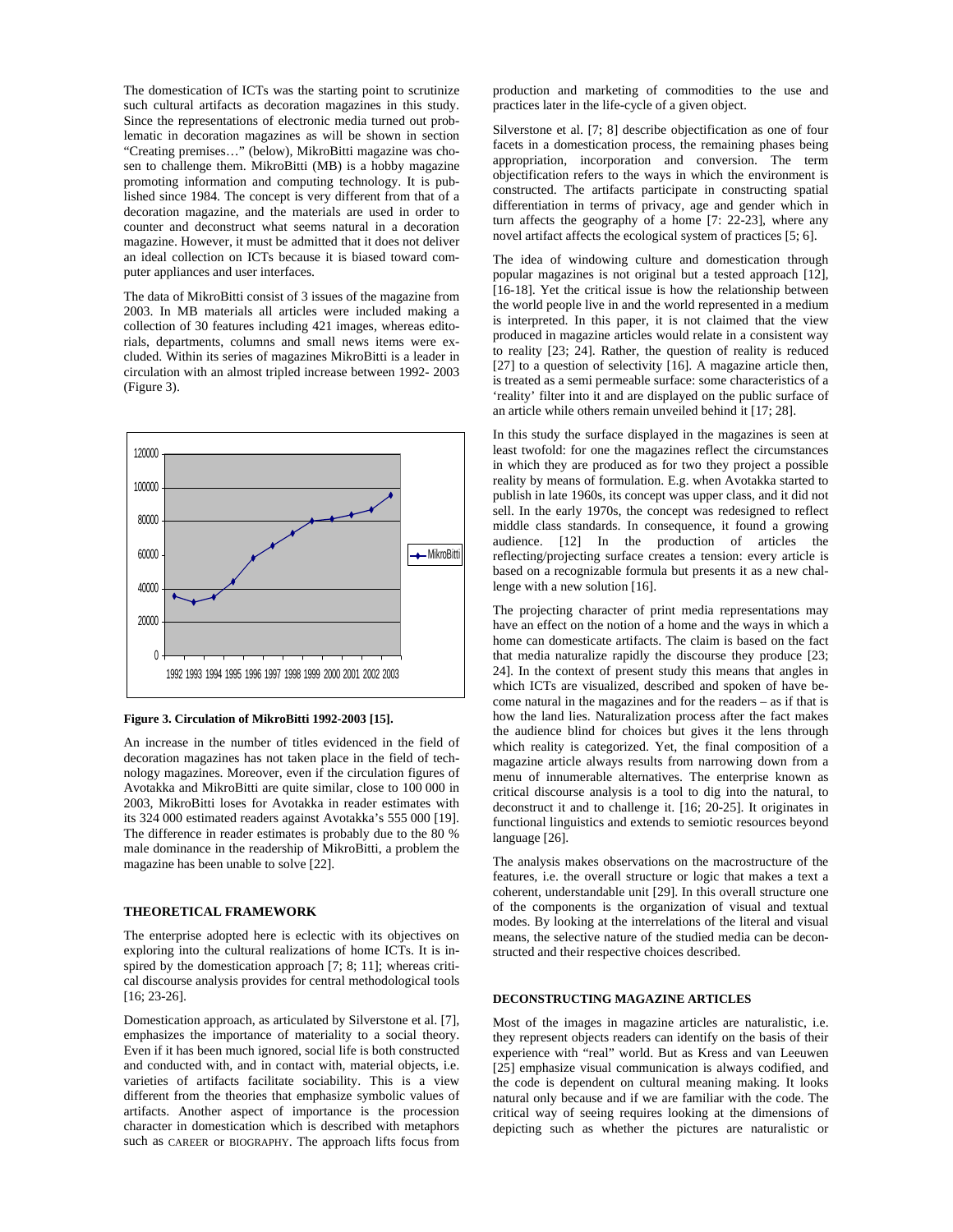seemingly manipulated, detailed or schematized, drawings, graphics, graphs, charts, boxes, whether the pictures are colored or colorless, continuing or fragmenting, what is the text/image relation. Basically, the toolbox can be simple and yet help to understand the design of a discourse.

#### **Creating premises for the eye and for entertaining guests**

A Beautiful home feature in Avotakka always opens with two full pages and a big image running over them. In terms of space, image overruns written text, although the text heading is often printed on the picture [16]. Text as part of the image is further emphasized by coloring letters to match the visual. The weight of the image is on the left page. Thus, the layout construes it as the background against which the written text is to be interpreted [25].

The majority of pictures are continuous in a decoration article. They convey a living space with its artifacts from a wide angle. This facilitates a narrative reading where the readers' eyes can follow paths in space; make a journey from one room in the focus to the verge of a next one through a door opening – a metaphor for future possibilities and a way of teasing readers' appetite (Picture 1).



**Picture 1. Home of fulfilled wishes (AT 3/2003).** 

Sometimes the journey is stopped in front of a detail: an "artistic" composition of vases, statues or fruit (Picture 2). Pictures of living room cover 27 % of all images, kitchens and dining spaces (21%) follow them, bedrooms hold a significant position with 15 % of instantiations. In the architecture of the depicted homes, the living, dining and cooking premises may merge into each others and the images depict chairs and sofa suites that are especially suitable for face-to-face interaction. In conclusion, the articles display the rooms where guests are most likely to be welcomed to share a social event with the inhabitants. A Finnish home in 2003-2004 Avotakka is a place for sociability [cf. 30: 108-109]. Even if the modern home is not strictly divided into public, private and housekeeping zones [31], the living room is the place where guests are most likely entertained.

On the written plane, the article is a narrative of how the home was eventually found, possibly renovated and always decorated into the present composition [16]. User experience is transmitted by quoting the inhabitants, more likely the woman in the case of a heterosexual couple. Other typical categories of inhabitants are single designers or other professionals in an aesthetic branch and single parents. In the user experience as in the decoration narrative in general the point is in an interpretation of the aesthetic constellation.

## *- I am fond of contrasts. I wanted white furniture against dark wooden floor, wood, steel and brain (*AT 4/2004)*<sup>2</sup>*

The quoted user experience exemplifies yet another typical feature in the interior décor magazines: the centrality of contrast in the composition of a home. It may be realized in contrasting surfaces, materials, texture, form or colour, but not in contrasting tidiness and messiness. The dark, steely and hard surfaces of ICTs are ignored as possible contrasts to light colors and soft cushions. Meaning and value are construed through naming the aesthetic intentions creating an atmosphere. The narrative recounts the effort put on the realization of these intentions. This in turn creates yet another contrast: the tidy rooms in the pictures seem to claim no further effort.



## **Picture 2. An artistic detail in a home. Avotakka 11/2003. In the text the designer of glasses, Kaj Franck, is mentioned, although the Kartio-glasses are a design icon recognizable to the mass consumer in Finland.**

Contact information regarding the shops where you can find objects and materials visible in the displayed homes is attached.<sup>3</sup> These textual choices make the border between advertisements and features fuzzy [16], but they also weaken the intrusion to an individual, lived and experienced private home. The written text of articles usually does not tell how the homes are lived: closest to the practices of living the text comes when it mentions that the family likes to invite friends over to cook and enjoy meals together.

In many respects the representations resemble my own notion of a possible Finnish or European home. They seem natural until they are submitted to a critical view to deconstruct them. The homes bathe in light even if it's winter and the polar circle lives in a constant night<sup>4</sup>, the rooms are tidy as if nobody ever did anything there; which may be true, since the spaces most of the time lack inhabitants. Most striking, however, is the marginal position of ICTs, both in images and in writing. The discourse is clearly selective [16].

 $\overline{a}$ 

<sup>2</sup> - Minua viehättävät kontrastit. Halusin tummaa puulattiaa vasten valkoisia kalusteita, puuta, terästä ja punoksia. AT 4/2004

 $3$  The readers complain if this information is missing. [21]  $4$  Anna Valtonen, personal communication.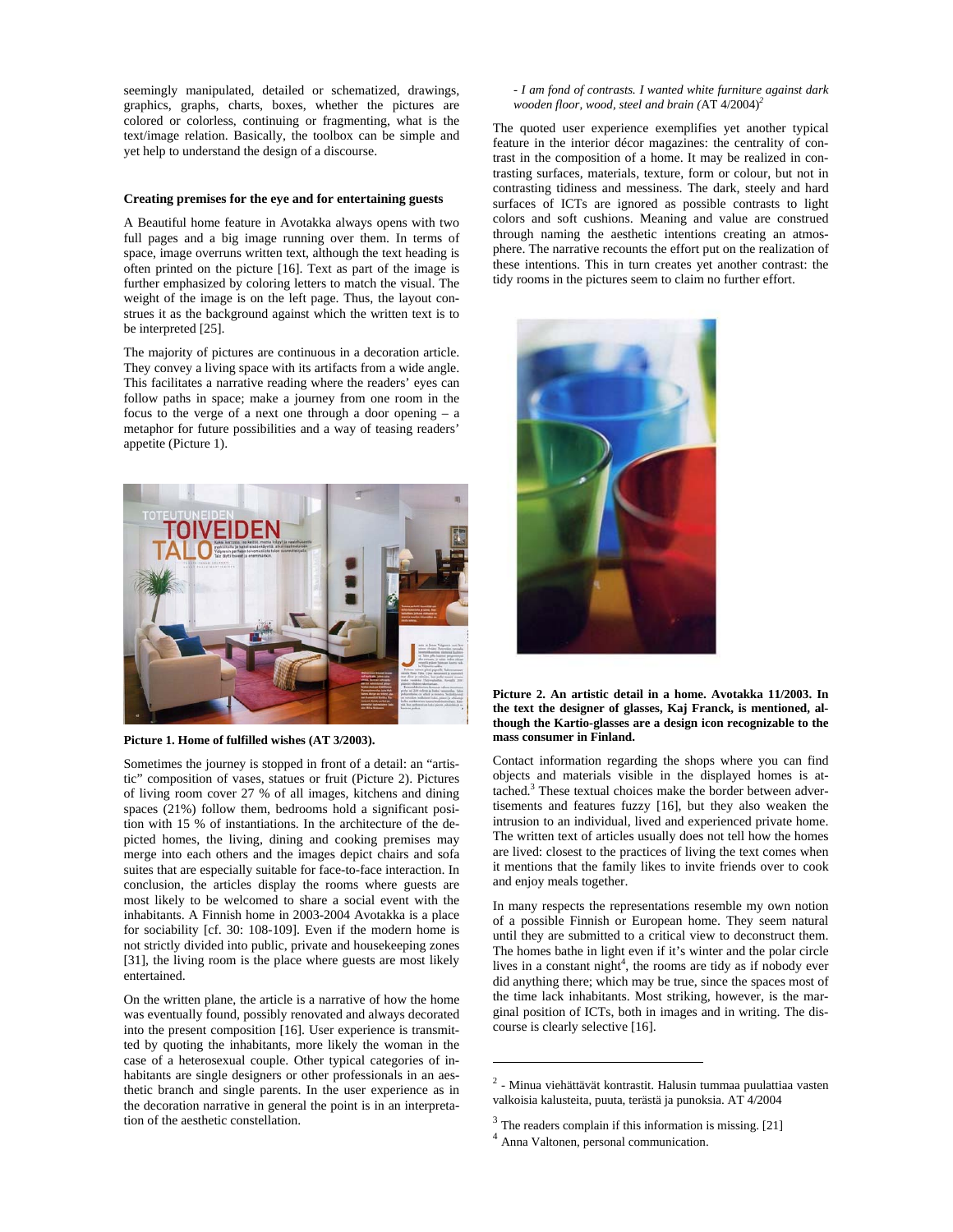In the total of 266 images there are only 24 images with an electric medium. Most likely it is audio playback equipment, secondly it may be a video playback set or a television set. The small number of television sets is significant since according to statistics 96 % of Finnish households own at least one [1]. Secondly, Sarantola-Weiss [12] has described how the appearance of a television set changed spatial organization along with the notion of living room cf. [18]. It was a technology that promoted the breakthrough of a sofa suite. A sofa suite is depicted in living rooms as an essential feature of them in the present data while TV sets are not. Thirdly, the findings counter a common belief that decoration magazines include pictures with fancy home theatres, a concept born in the 1950s in the United States [18] but strictly rejected as a moral issue in Finnish discourse [32]. Moreover, you can infer an effort on trying to hide the TV set [cf. 32]. The probable placement of a TV set may be detected if the images are compared to a floor layout often provided. Even in pictures where the TV sets or music appliances are visible they are not in the focal part of the picture but hidden in book shelves or cupboards. Technologies such as line telephones, mobile phones and personal computers are even more infrequent in the features, yet another odd fact against the statistics [1]. There are only one or two tokens of each in the data. The domestication of ICTs seems to be equated with methods of hiding it [cf. 32].

The marginal position of TV sets is repeated in the writing: one of the strategies is grammatical embedding. In the invented clauses "TV set rules the living room" or "TV set widens the living room space to the global village" cf. [18] the phrase *TV set* is in an agentive i.e. actor position. In the decoration magazines, however, a TV set or a computer appliance is not given a position as a central constituent in an active process. Instead they are hidden in the clausal structure; in grammatical terms they may be embedded under a head as modifiers: *"Makuuhuoneeseen mahtuu myös pieni televisionurkka"* 'The bedroom takes a tiny TV corner' / 'The bedroom accommodates a tiny TV corner'. In the example, the bedroom is the theme of the sentence. It is conceptualized as a container for a corner modified by TV. Its importance in the spatial organization is downgraded by the modifier *pieni* 'tiny'. It remains fuzzy though whether there actually is a TV set in the room. Finally, phones, mobiles or laptops do not gain a mention. In conclusion, the decoration magazine depicts homes as a technology free zone – a notion hitting back to a member's experiences of the information society within which these magazines are produced.

The repetitive nature of the format constructs the reportable, i.e. what is worth of reporting [33] in the genre of an interior décor feature. It is the visual pleasure. By contrast, the recounted user experience is not so much an issue of physical comfort, the easiness of conducting everyday life, ergonomics of housekeeping, watching television or playing computer games.

#### **Keeping distinctions, comparing specimen**

The technology magazine MikroBitti opens an article most often with two full pages as does the decoration magazine. Otherwise, they are opposed to each other in many respects.



**Picture 3. Putting displays in test. MikroBitti 8/2003.** 

First of all, a category boundary between text and image holds; letters do not usually merge into naturalistic (photo) images or the other way around. Especially photo images are kept in strict rectangles. The rectangular character of images gains further emphasis in charts and tables, a category of images not existing in decoration magazines. The rectangles draw on rhetoric of the mechanical, technological order, of the world of human construction [16, 25]. The size of images is smaller, but the number of them is greater than in decoration magazines. The text precedes the visual which marks it as the starting point of a feature.

In MikroBitti features the images focus on appliances, user interfaces and screen displays in close-ups. Even if diagrams, maps and charts are associated with objective, dispassionate knowledge, ostensibly free of emotive involvement and subjectivity as suggested by Kress and van Leeuwen [25], a set of frontal close-ups involves a reader as if engaged with the interfaces. Close-ups are central in technology magazines, and a recurrent pattern in depicting technologies is a product portrayal (42 % of all images). A variety of close-ups empowers the appliances focusing from above [25]. This is usual in test features – a feature type crystallizing techno rhetoric.



**Picture 4. Revealing inner structures. MikroBitti 8/2003.** 

All in all, a prototypical image in a technology magazine is discontinuous. The close-ups do not offer a spatial existence for the objects they depict. In relation to domestication this means that they do not reflect nor project a context for use. However, context is given in 8.6 % of cases, but it is more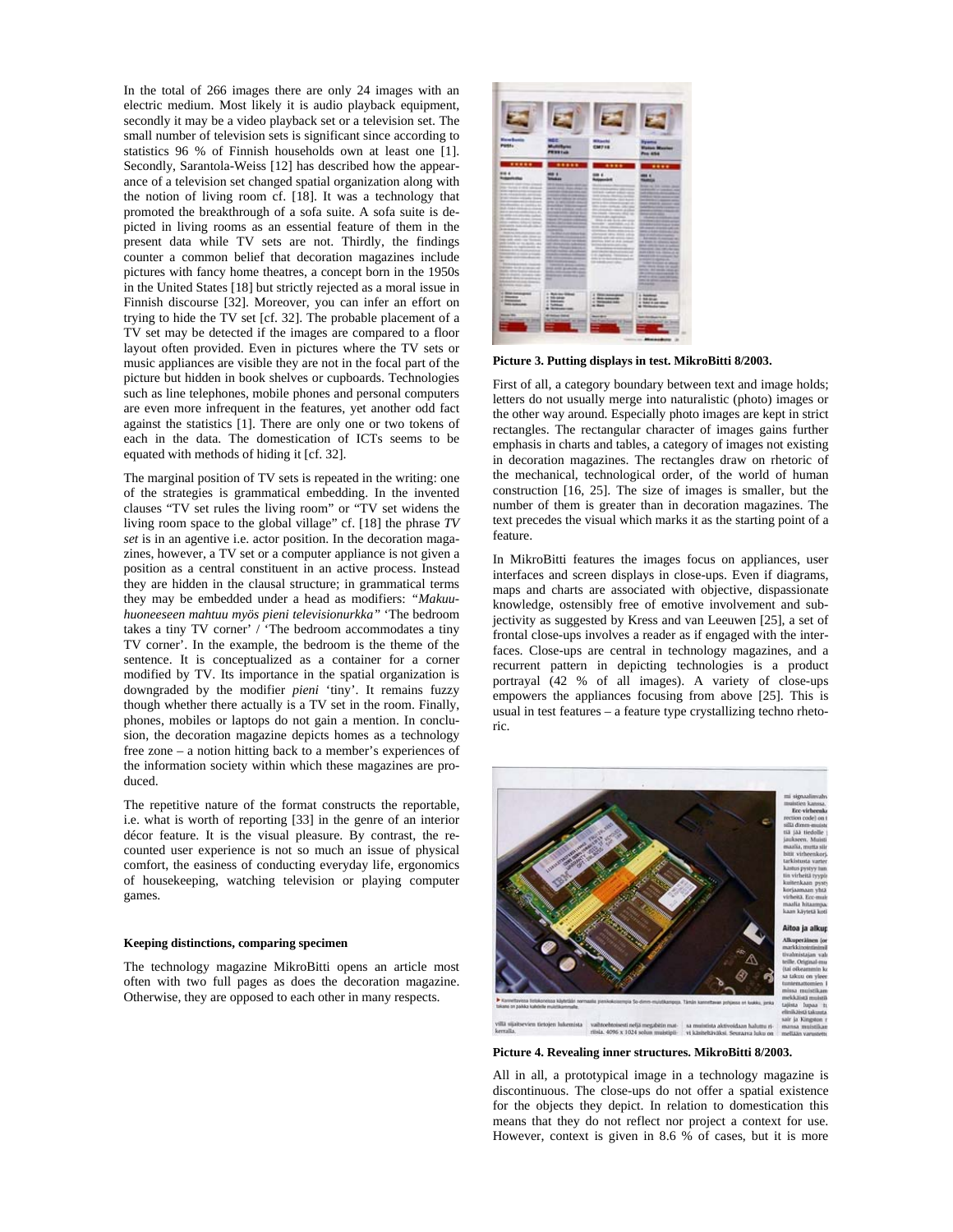likely to be an office or a technology exposition context than a domestic one. A private home as a context is seen in 1 % of the images. 6 % depict a person, most likely a male one. However, even if the gadgets are not placed in a context, a context may be constructed into them. In screen displays contexts such as adventurous landscapes and human beings, also females may be shown. The tradition invites a reading where the world and life is reached through a communicative box [7; 11; 18].

MikroBitti constructs a (male) reader position that of an anatomist. The constructed gaze is that of natural sciences: paradigmatic, fragmenting, unveiling. The observer compares specimen (picture 3), cuts them in pieces, penetrates to the inner structures (picture 4), turns their back in front of the observers gaze, studies the wires and cables as veins (picture 5).



**Picture 5. Physical examination of an intra-house PNAappliance. (MB 8/2003).** 

In writing the point is on measuring the efficacy and performance of the appliances in focus. In addition size is relevant in terms of bits of memory or inches of displays but not in terms of finding place for appliances in physical space. However, home is mentioned. It may be grammatically embedded in a way similar to that exemplified in case of the TV corner in the example above: the reported appliances are 'home PCs', or the point of view is that of a 'home user'. Domestic realities are admitted through taking the economical resources into account. The articles evaluate performance and capacity in relation to the possible needs of the home user on a budget. The discourse is communicated as a friend-to-friend where "we", the editors, have been running tests on behalf of the user. In an article on building home PCs for special interests garage is mentioned as the place where a garage band rehearses and records its production cf. [31]. Usually the text is not suggesting an intrusion of appliances into the more central areas of a household. In the next example physical context of use is excluded in the descriptions of use, where an appliance is in topical position. The user or the environment where the use takes place is not mentioned.

"*Computers are used for playing, listening music and watching movies. Leading thus a quite danger free life."* (MB  $8/2003$ ).

 $\overline{a}$ 

## **RESULTS**

Home is a container in which things can find their place. Thereby a space may be turned into a meaningful place. However, all artifacts are not likely to be accepted in a composition of a home. In the ecology of home artifacts can be used as a means for creating privacy, age and gender.

Quite recently, I happened to get hold on "Scéner ur ett äktenskap" (*Scenes from a Marriage)* by Ingmar Bergman. The TV series dates back to the 1970s. In the very first act the main characters, husband and wife, are interviewed by a women's magazine on the secrets of their well organized happiness. The couple sits on a sofa in a spotless living room. As the journalist turns to delicate matters the husband suddenly remembers a phone call he has to make. The wife leaves the room to check how the kids are doing in the kitchen. While left alone in the tidy living room the journalist takes an advantage and noses into the home. She opens a door, and in a quick cut Bergman focuses into a disorganized bedroom: bed not made, books and magazines in blocks, pairless shoes and dirty laundry on the floor (if I recall it correctly). The organization of the scenes invites an interpretation where the tidy living room represents a façade, the family in connection to the public sphere, while the messy bedroom refers to the private side. Through the contrast Bergman communicates the difference between the well organized public image and the private anxieties of the couple – the theme of the work of art.

In Avotakka emphasis is put on living rooms and dining spaces, where sofa suites and the organization of chairs around a dining table invite for face-to-face interaction. In the writing this interpretation is further emphasized in telling that the inhabitants like to invite friends over for a dinner. [cf. 30] It is usually not told what the inhabitants do when no guests are present, nor do the pictures suggest any other activities. Indeed, the tidy spaces could be analyzed as ideal for relaxation, and that may be one of the ways in which the readers may interpret them. However, it is not told that the inhabitants like to relax on the sofa. The written narrative does not suggest domestic activities after refurbishing. Moreover, the articles are most likely to depict surfaces clean from hints to any domestic interests. A book in reading is not left on a table, there are no spots due to preparing dinner, televisions, computers, phones and other ICTs are kept from sight if possible. As soon as this observation is made, it becomes evident that the vision of homes is not that of a lived place but a scene to a public display. Even if the more intimate rooms are displayed any hints of intimate activities are hidden. In that vision a conservative view on design is reinforce by paying attention to design icons. Industrial design such as information and communication technologies is not included in that view.

A "Beautiful home" feature in Avotakka claims to display real homes somebody lives in. However, the point of the story is not in living but in refurbishing. In that story, communication technologies usually do not figure.

As to the age and gender differentiation, the decoration features form a bias. At the first sight the features do not show a clear age differentiation. The Beautiful Homes (features) consist of family houses and urban apartments, homes for the elderly as well as studios for young adults. Yet, taking a fresh and more critical look at the features reveals that children, especially school children and teenagers are underrepresented [cf. 16]. The gender bias in Beautiful Homes is feminine. It is not so much visible in the choice and style of displayed homes but in the construction of focus. The features focus on furniture, sculpture and works of art, on the narratives attached to and on the history of things displayed. These make a

<sup>&</sup>lt;sup>5</sup> "Tietokoneilla pelataan, kuunnellaan musiikkia ja katsellaan elokuvia. Vietetään siis melko vaaratonta elämää." (MB 8/2003.)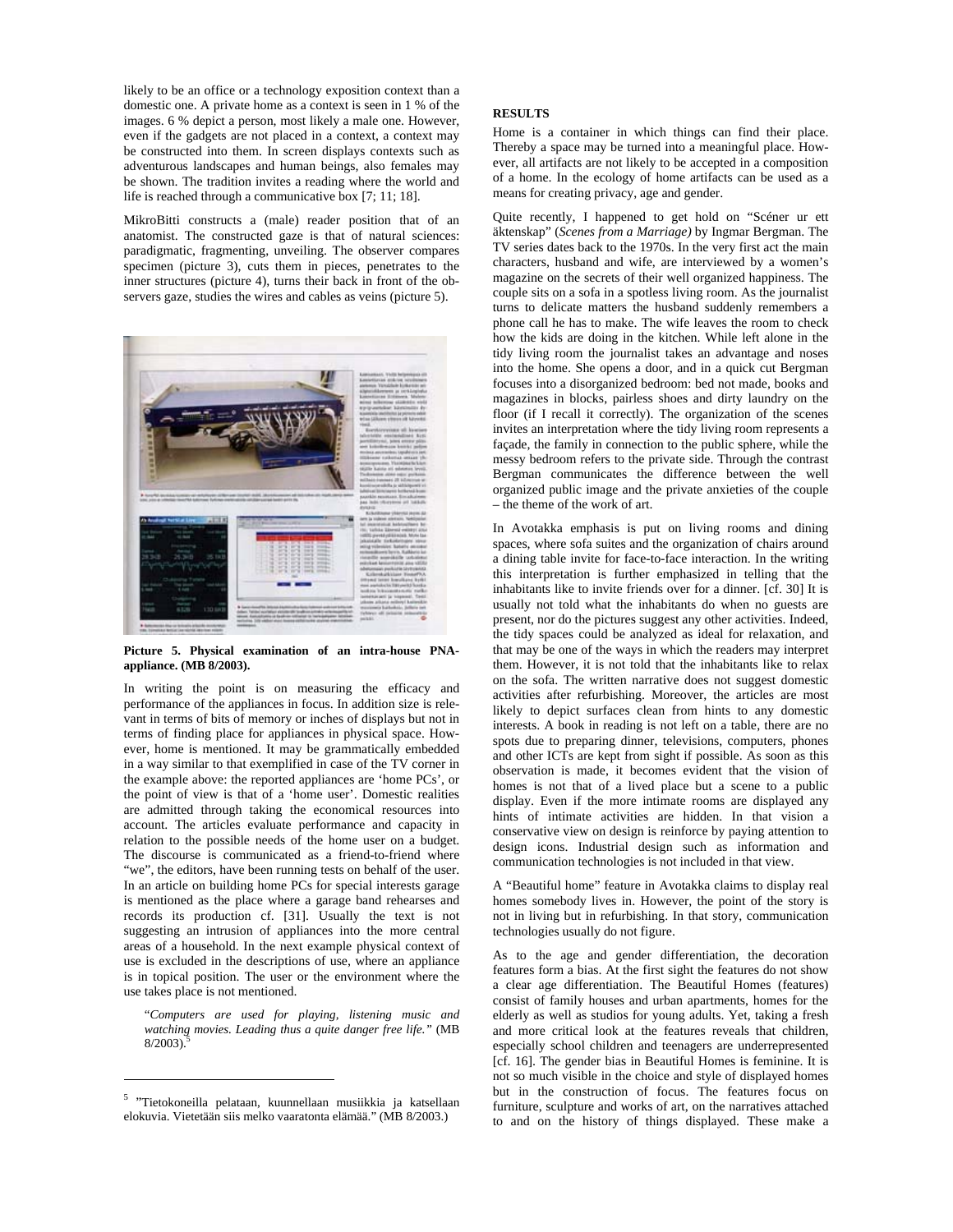collection of things that are typically meaningful for women and elderly people [5].

Technology magazine MikroBitti on the other hand concentrates on personal computers, computer games, appliances and user interfaces. The reported appliances and applications are clearly introduced from the perspective of a domestic user instead of a business user. The focus is on technologies relevant for enthusiasts but not for professionals. In the writing, professional terms are explicated and many of the articles report human interest issues in the field of computation. In this sense they appear educational. Domestic environment is mentioned occasionally but in an embedded fashion that marginalizes it. It is fair to conclude that the technology magazines do not contribute to the domestication of technology in terms of objectification.

Nevertheless, another facet of domestication, conversion, is present in close-ups where the appliances are shown to connect with the outer world. Moreover domestication is present in incorporation: the reader is shown and told how to interact with the appliances and how to connect varying gadgets with each others. Showing the anatomy of machinery also encourages the reader to create a physical relation to the machines. The interactive and dynamic strategy to attach to artefacts may be typical for men and younger generations [5].

The technology features ignore the private sphere in the sense of domesticity. Yet another sort of privacy is constructed between the reader and the pictures of appliances by giving a feel of real user interfaces in close-ups. The features reinforce masculinity in relation to the ICTs: the majority of persons depicted with the appliances are male.

# **CONCLUSION**

When we visit private homes we register an ecology of personal possessions. It displays who the inhabitants are and where are their interests and how they relate to the wider cultural context and varieties of subculture. I have a friend who did not have a sofa while living in the eye of a major renovation in an old manor. Even in the middle of the project she and her husband liked to invite guests and visitors they could host in their functional kitchen. The husband being an architect and the wife being an academic, they did not feel a strong pressure on displaying normal middle class standards. Their disposition included that they felt comfortable with encouraging visitors to sit on their bed in a bedroom. However, they grew to understand the cultural importance of a couch through the uneasiness their visitors felt. They ended up in giving endless accounts for the cultural anomaly of couchlessness to ease their squirming guests. Nowadays they have a living room with a sofa suite. The narrative exemplifies how a realization of a private space is always accountable for a cultural understanding of that category of place.

The objective of this article was to window the ways in which a set of magazines on decoration and technology manifests choices in placing home technologies in homes. The focus was in the macrostructures of features written by the editors. The investigation conducted here reveals that ICTs as objects and homes as physical spaces live each on another planet in the print media. The findings indicate that technology magazines on one hand acknowledge machinery but virtually no context for use; interior design magazines on the other hand put effort in representing decorations and living styles in ways which are virtually technology free. These deeply differentiated schemes fragment today's living world. They create a mismatch that is bound to lead to a conflict on domestic level.

In section Theoretical framework I suggested a reduction of reality in favour of selectivity. The findings indicate indeed strong selectivity in ways in which homes and ICTs are represented. It takes a while and requires an analytical lens before the marginal existence of technologies in the naturalistic pictures of homes becomes visible in the decoration magazines. Similarly an analytical lens is required to see behind the textual choices that construct the format of representing technologies in technology periodicals. The home of home technologies is marginal.

The findings may be considered odd because there is nothing inherent in these technologies why they should not be part of the constellation of a home. Quite the contrary, these technologies are designed and merchandised for domestic use. During the last decades many ICTs have been domesticated, and they belong to the inventory of normal household belongings. While conducting this exploration I myself have grown sensitive to my own inherent cultural reading of materiality in homes: e.g. even if I don't consciously map objects when visiting a home, I recognize if I don't see any signs of a TV set, a computer or other 'normal' home ICTs. In these homes the missing ICTs are significantly missing, and they lead me to interpretations connected to alternative values that could account for the facts. Still, reading decoration magazines as a layman I never really paid attention to the fact that they do not display ICTs. This is to say, that magazines produce an idealized view of homes and ICTs as a discourse where certain selectivity is part of the genre [16, 26]. Therefore any research into domestication through public magazines should articulate the tension between public privacy as different from lived privacy behind the closed door of a private home [cf. 14].

All in all, the investigation reveals clearly that both technology and decoration magazine turn their back to the spatial existence of information and communication technologies. This is a question I will address to future designerly thinking. In my understanding the division is due to the complexity of ICTs as both objects and media. As such moral issues are involved in their domestication. At this point I like to think that ICTs are not part of an ideal home in a decoration magazine because they are capable to connect to the outside world. Moreover, having separate computers and TV sets for all family members fragments family sociability [cf. 20]. The Avotakka editors explain that the audience wants to see the home as a closed and save haven [21]. One of my own undertakings, being a linguist trained in interaction analysis, will be going to the households and making video recordings of the ways in which people incorporate the "nonexistent" appliances into their social practices of producing homes. There the questions of how to express an aesthetic identity or style and the needs to bring in technologies are met in negotiations and in chain reactions caused by the new appliances not fitting in with the existing furniture [10; 34]. In a lived household the inhabitants has to make choices that sometimes are as crucial as to whether to refurbish a room or to purchase a new technological gadget [35].

## **ACKNOWLEDGMENTS**

The investigation is conducted as part of the project Industrial design and domestication of technology led by Professor Turkka Keinonen at the University of Art and Design Helsinki. The project is funded by the Academy of Finland. I will thank colleagues who commented on the embryo of this paper, especially Heidi Grönman, Ilpo Koskinen, Turkka Keinonen, Tuuli Mattelmäki, Maarit Mäkelä, Riitta Nieminen-Sundell, Toni Ryynänen and Anna Valtonen. I will also thank the two anonymous reviewers for their helpful comments.